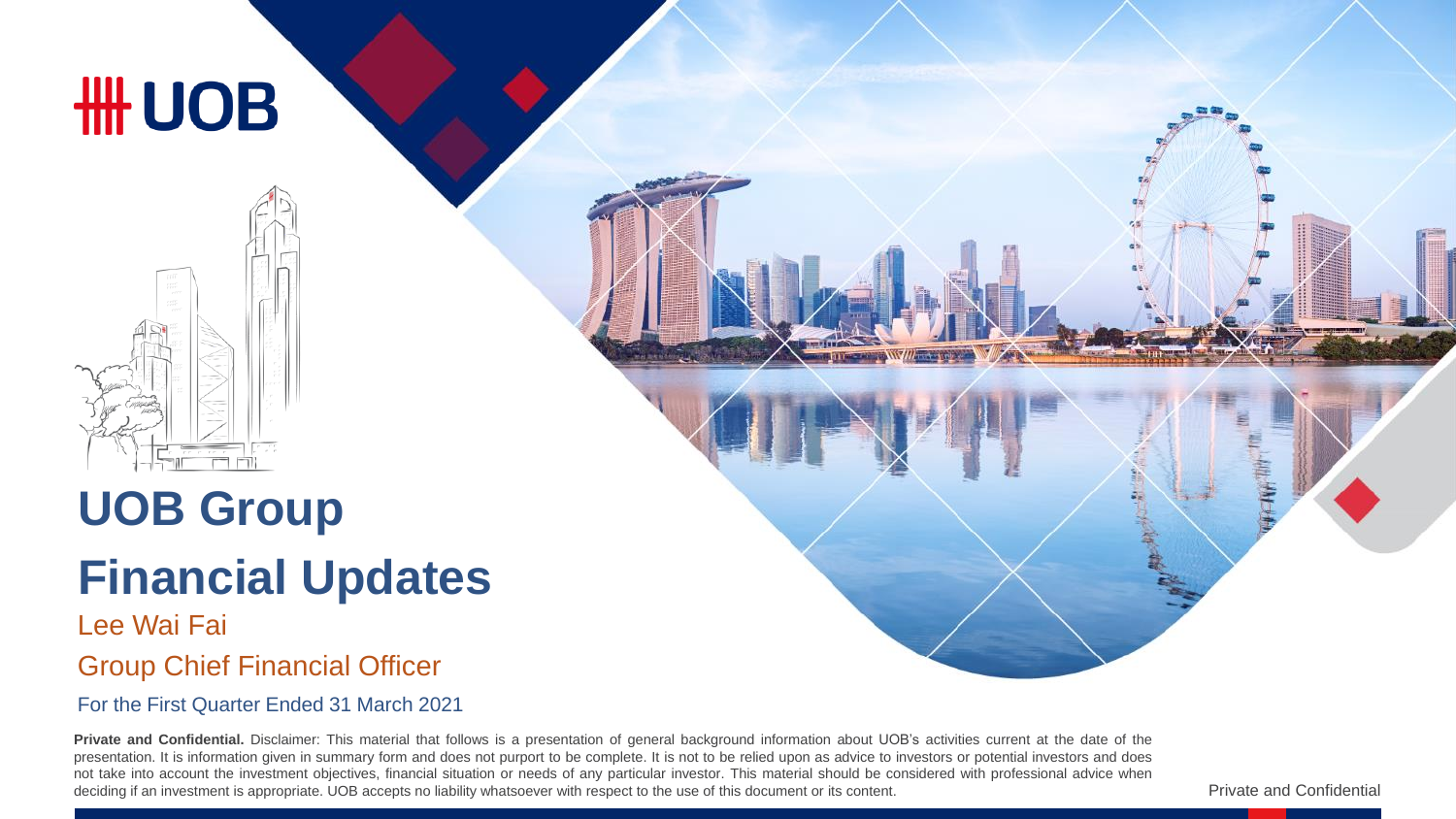#### **Financial Highlights**

**1Q21 key financial indicators**



# #H UOB

**1Q21 NPAT up 46% QoQ driven by broad-based growth with record fees; ROE improved to 10.2%**

**Balance sheet remained resilient supported by strong liquidity, capital and reserve coverage**

- NIM stable at 1.57% this quarter
- Strong growth across loan, wealth and treasury income with improving sentiment
- Robust customer loan growth of 4% QoQ and 5% YoY as business activities picked up
- Portfolio quality resilient with NPA coverage at 112%
- Strong CET1 ratio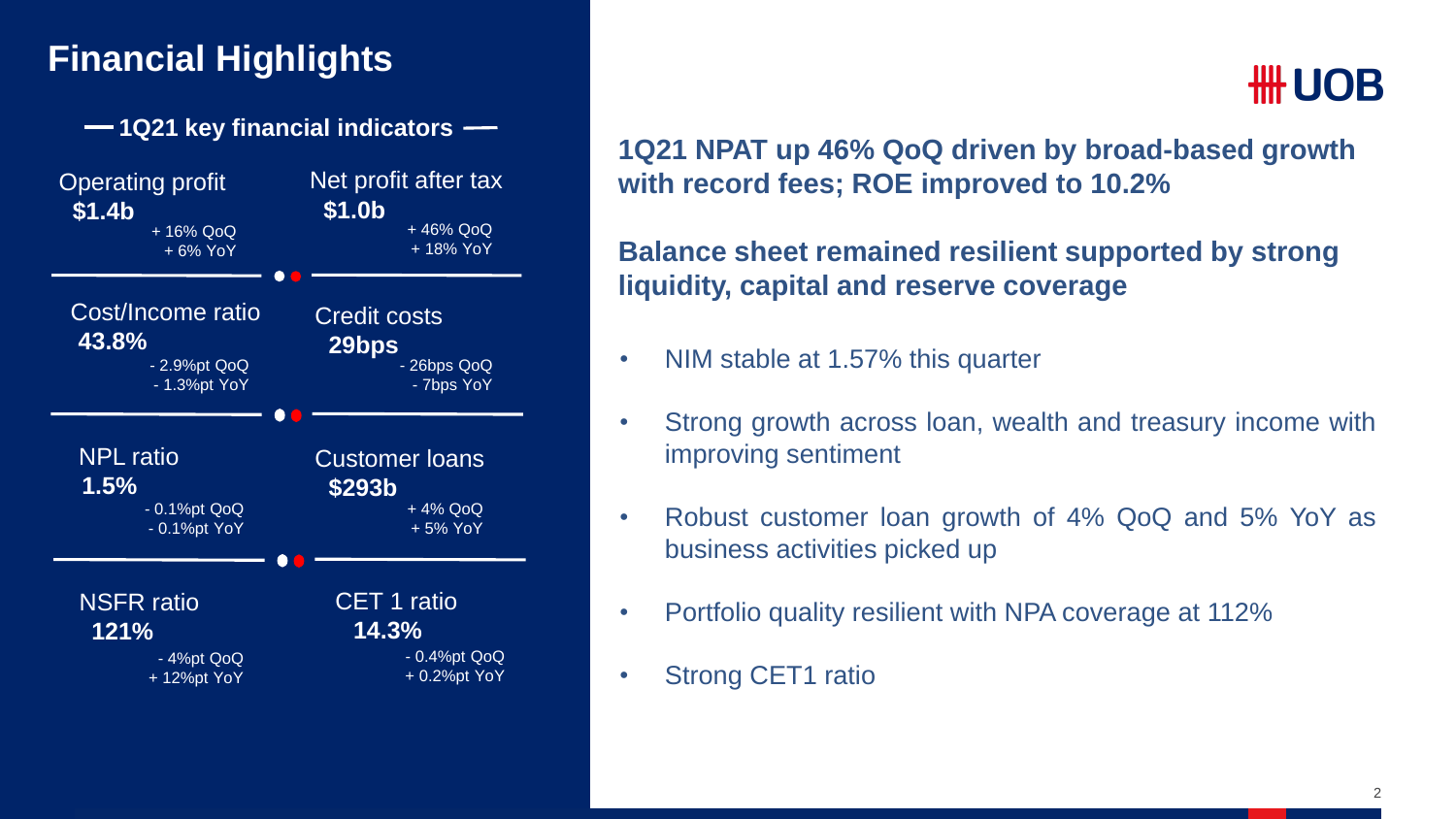# **HH UOB**

# **Performance by Segment**

- **Strong franchise growth** supported by improvement in economic and business activities
- **Retail driven by wealth** with record income and AUM while Wholesale saw good momentum in loans/ investment banking
- **-** Double-digit growth in Global Markets driven by stronger trading performance

|            | <b>Operating Profit</b>        | <b>1Q21</b><br>\$m\$ | <b>1Q20</b><br>\$m\$ | YoY<br>$+$ /(-)% |
|------------|--------------------------------|----------------------|----------------------|------------------|
| <b>IOY</b> | <b>Group Retail</b>            | 568                  | 556                  | $\overline{2}$   |
| <u>fii</u> | <b>Group Wholesale Banking</b> | 804                  | 740                  | 9                |
|            | <b>Global Markets</b>          | 131                  | 105                  | 25               |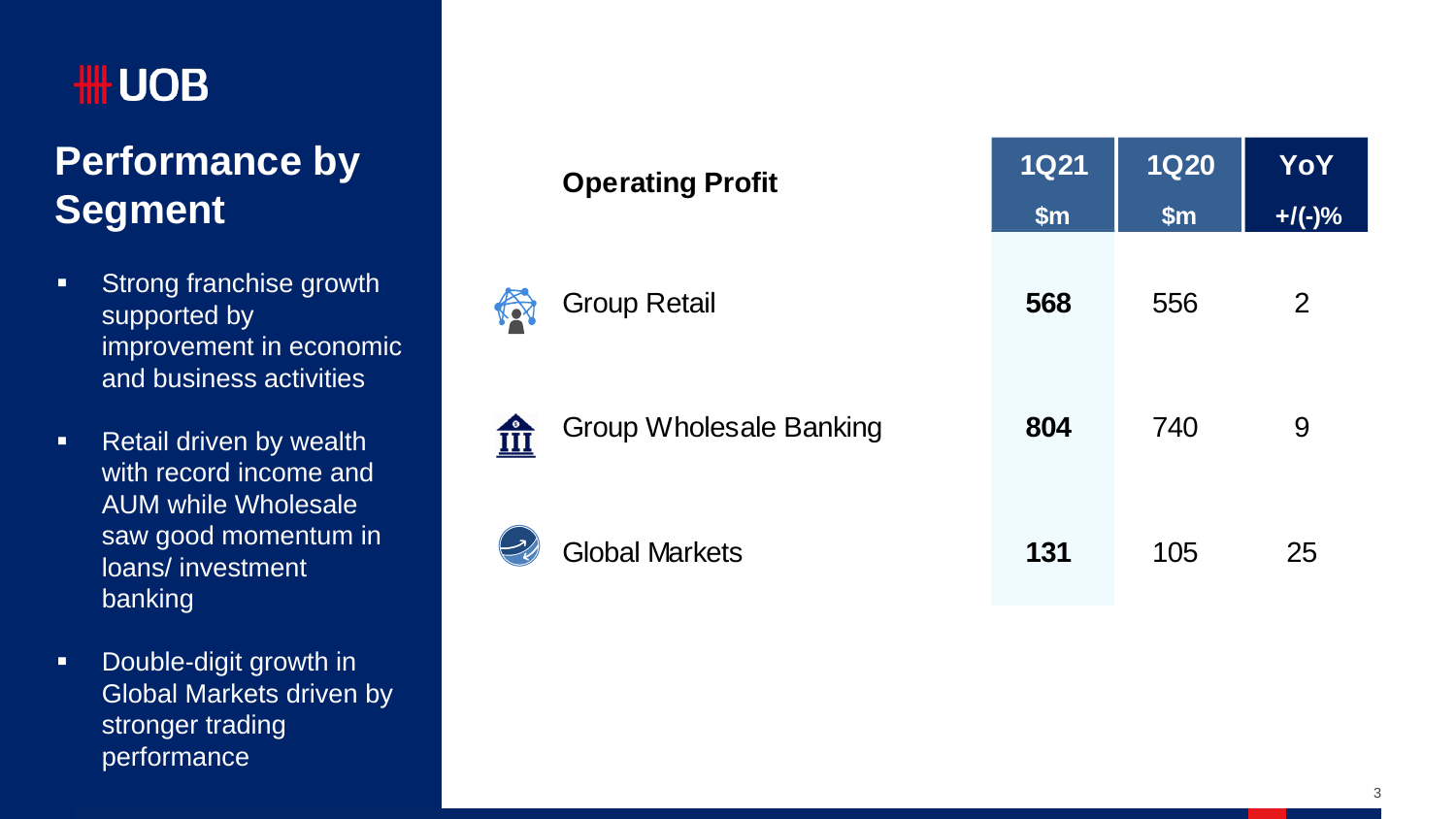

#### **Wholesale customers**

**Growing regional** franchise, capturing cross-border opportunities



#### **Strengthening Connectivity**

Across our ASEAN footprint and global network



 $\bigoplus$ 

#### **29%<sup>1</sup>**

Cross border income to Group Wholesale Banking income  $\triangle$  7% YoY<sup>2</sup>

#### **+8%<sup>2</sup>**

Non-Singapore income



#### **Sector Specialisation**



Financials sector income **+10%<sup>2</sup>**

Non-real estate income **+1%<sup>2</sup>**





Cashless payments to businesses in Singapore **+43%3,4**



Digital banking transactions by businesses across the Group

1. YTD Feb '2021. 2. Year on year growth for YTD Feb '21. 3. Quarter on quarter growth in 1Q21. 4. Refers to payments made on Corporate PayNow in Singapore. 5. Refers to digital banking transactions via UOB Infinity.

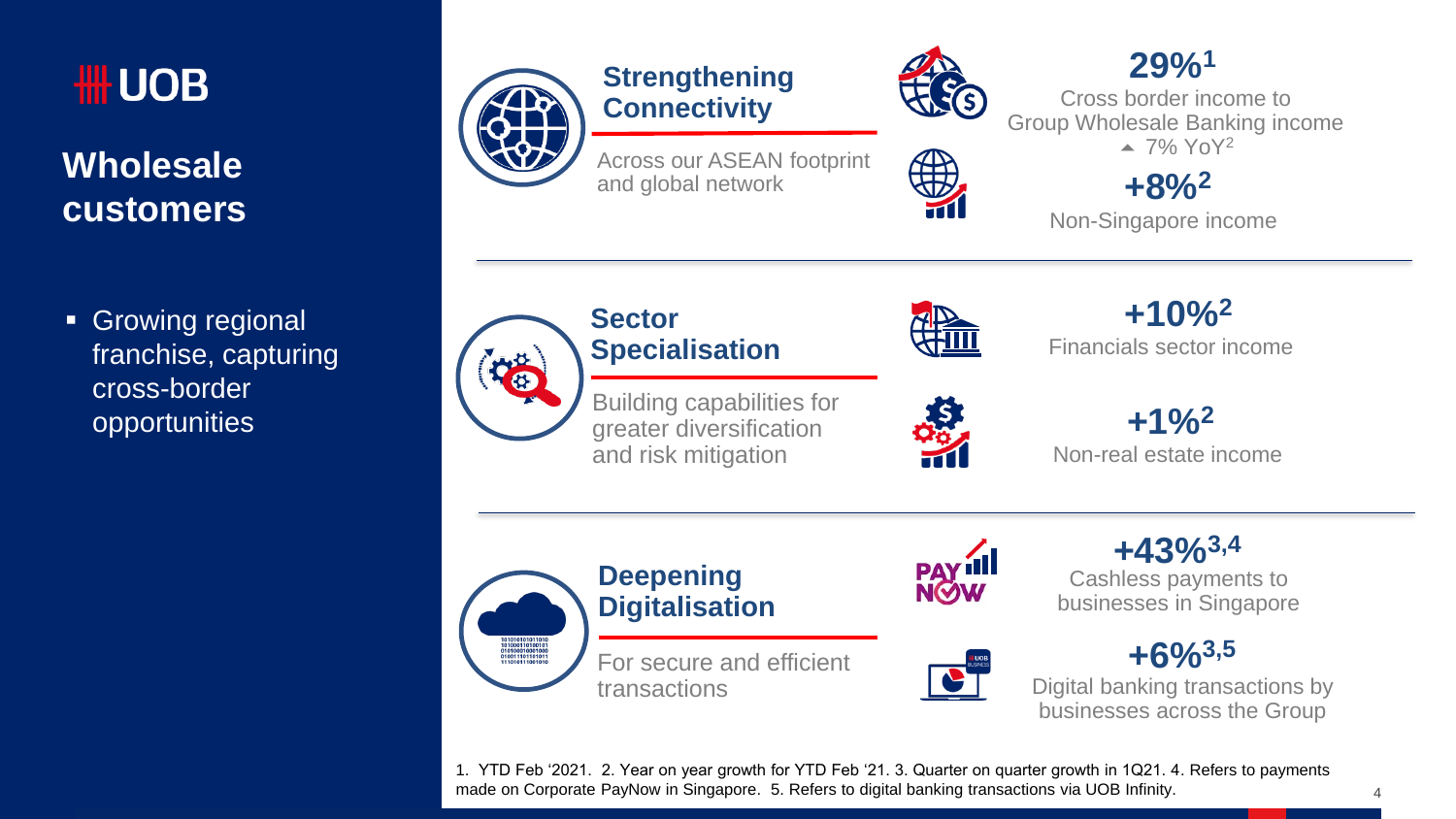

#### **Consumers**

• Tapping on rising affluence in Southeast Asia



**TMRW**

**TMRW.** 

**Ecosystem Partnerships**

Forging collaborations to widen distribution reach & deepen wallet share

Specially for mobile-first and mobile-only generation



İjiİ

Ŏ

**S\$136b1,2** Assets under management (AUM)  $\triangle$  10% YoY<sup>3</sup>



**+5%pt<sup>4</sup>** Increase in digitally-engaged customers<sup>5</sup>

**314k<sup>1</sup>**

Customers across Thailand and Indonesia (18%<sup>1</sup> of both countries' retail base)

> **+24%<sup>4</sup>** Growth in total TMRW customer deposits

**100%** of new car loan applications**<sup>5</sup>** were digital in 1Q21

**2 in 3** home mortgage applications**<sup>5</sup>** were digital in 1Q21

1. As of end-March 2021. 2. Of which around 60% are from customers overseas. 3. Year on year growth in 1Q21. 4. Quarter on quarter growth in 1Q21. 5. In Singapore.

5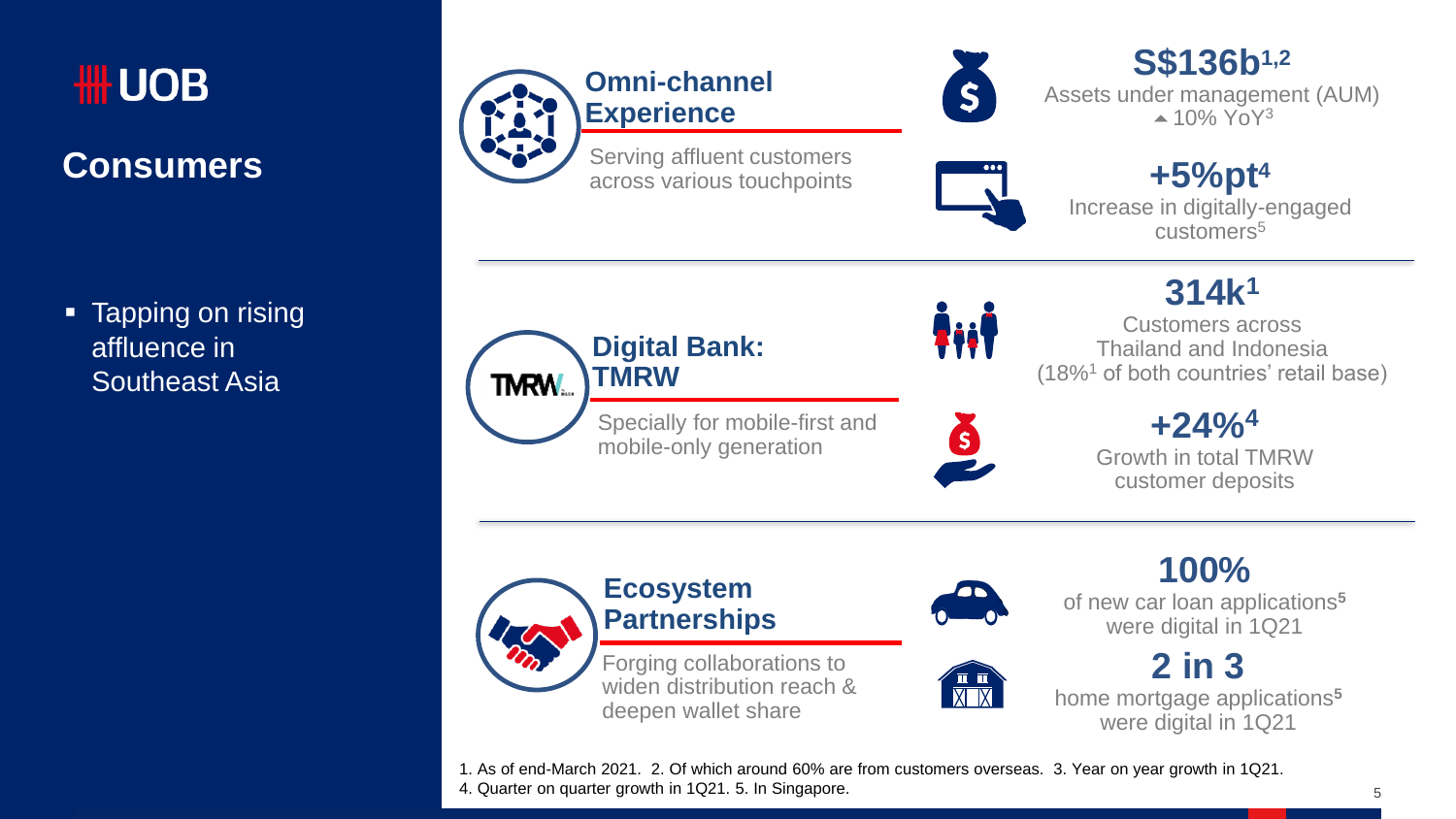## **Performance by Geography**

- grew to 48% with China's economic rebound benefitting the rest of Asia
- A good start to the year with growth across our key markets in Singapore, North Asia and ASEAN franchise

| IIII UUD                                 |                                  | <b>1Q21</b>      | 4Q20         | QoQ             | <b>1Q20</b> | <b>YoY</b> |
|------------------------------------------|----------------------------------|------------------|--------------|-----------------|-------------|------------|
|                                          | <b>Operating Profit</b>          | \$m\$            | \$m\$        | $+$ /(-)%       | \$m\$       | $+$ /(-)%  |
| <b>Performance by</b>                    | Singapore                        | 724              | 651          | 11              | 713         | 2          |
| Geography                                | <b>Rest of Southeast Asia</b>    | 342              | 307          | 12 <sub>2</sub> | 345         | (1)        |
|                                          | Malaysia                         | 182              | 164          | 11              | 195         | (7)        |
| <b>Overseas contribution</b>             | Thailand                         | 101              | 94           | $\overline{7}$  | 93          | 9          |
| grew to 48% with                         | Indonesia                        | 59               | 51           | 16              | 45          | 32         |
| China's economic                         | Vietnam                          | (1)              | (3)          | 75              | 9           | (>100)     |
| rebound benefitting the<br>rest of Asia  | <b>Others</b>                    | 1                | 1            | 27              | 3           | (49)       |
|                                          | <b>North Asia</b>                | 155              | 102          | 51              | 112         | 39         |
| A good start to the year                 | Greater China                    | 146              | 100          | 47              | 102         | 44         |
| with growth across our<br>key markets in | <b>Others</b>                    | $\boldsymbol{9}$ | $\mathbf{3}$ | >100            | 10          | (16)       |
| Singapore, North Asia                    | <b>Rest of the world</b>         | 176              | 139          | 26              | 151         | 16         |
| and ASEAN franchise                      | Total                            | 1,397            | 1,200        | 16              | 1,320       | 6          |
|                                          |                                  |                  |              |                 |             |            |
|                                          | <b>Overseas contribution (%)</b> | 48.2             | 45.7         | 2.5             | 46.0        | 2.2        |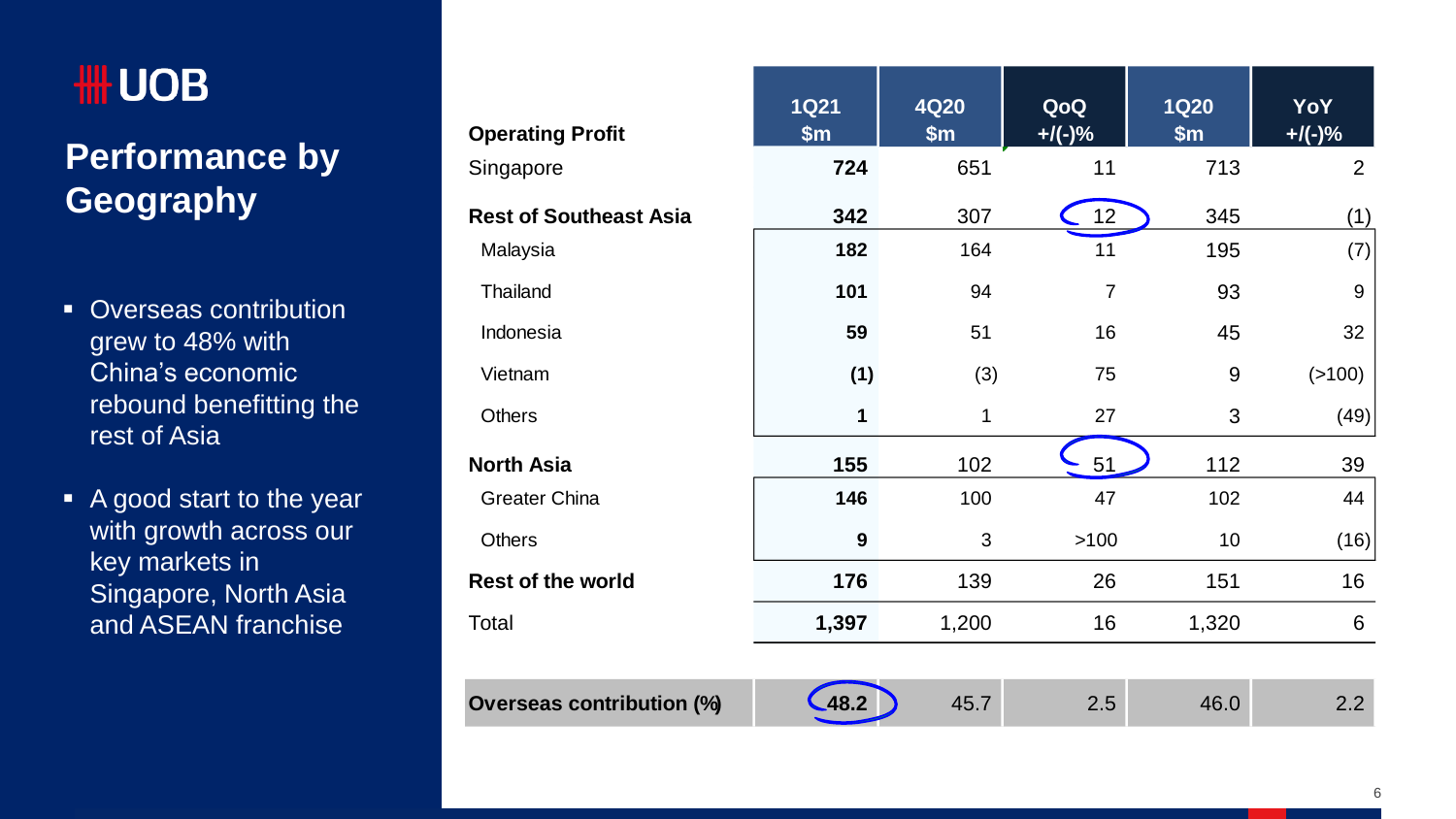### **Financial Highlights**

- Quarterly earnings up 46% with notable performance in fees, trading & investment income as business momentum improved
- **Allowance reduced as** credit outlook stabilised and strong reserve coverage maintained

|                         | <b>1Q21</b> | <b>4Q20</b> | QoQ       | <b>1Q20</b> | YoY          |
|-------------------------|-------------|-------------|-----------|-------------|--------------|
|                         | \$m\$       | \$m\$       | $+$ /(-)% | \$m\$       | $+$ /(-)%    |
| Net interest income     | 1,529       | 1,512       | 1         | 1,593       | (4)          |
| Net fee income          | 638         | 522         | 22        | 515         | 24           |
| Others                  | 319         | 214         | 49        | 298         | 7            |
| <b>Total income</b>     | 2,486       | 2,249       | 11        | 2,407       | $\mathbf{3}$ |
| Less: Total expenses    | 1,089       | 1,049       | 4         | 1,086       | 0            |
| <b>Operating profit</b> | 1,397       | 1,200       | 16        | 1,320       | 6            |
| Less: Impairment charge | 201         | 396         | (49)      | 286         | (29)         |
| Add: Assoc & JV         | 32          | 34          | (7)       | 18          | 79           |
| Net profit              | 1,008       | 688         | 46        | 855         | 18           |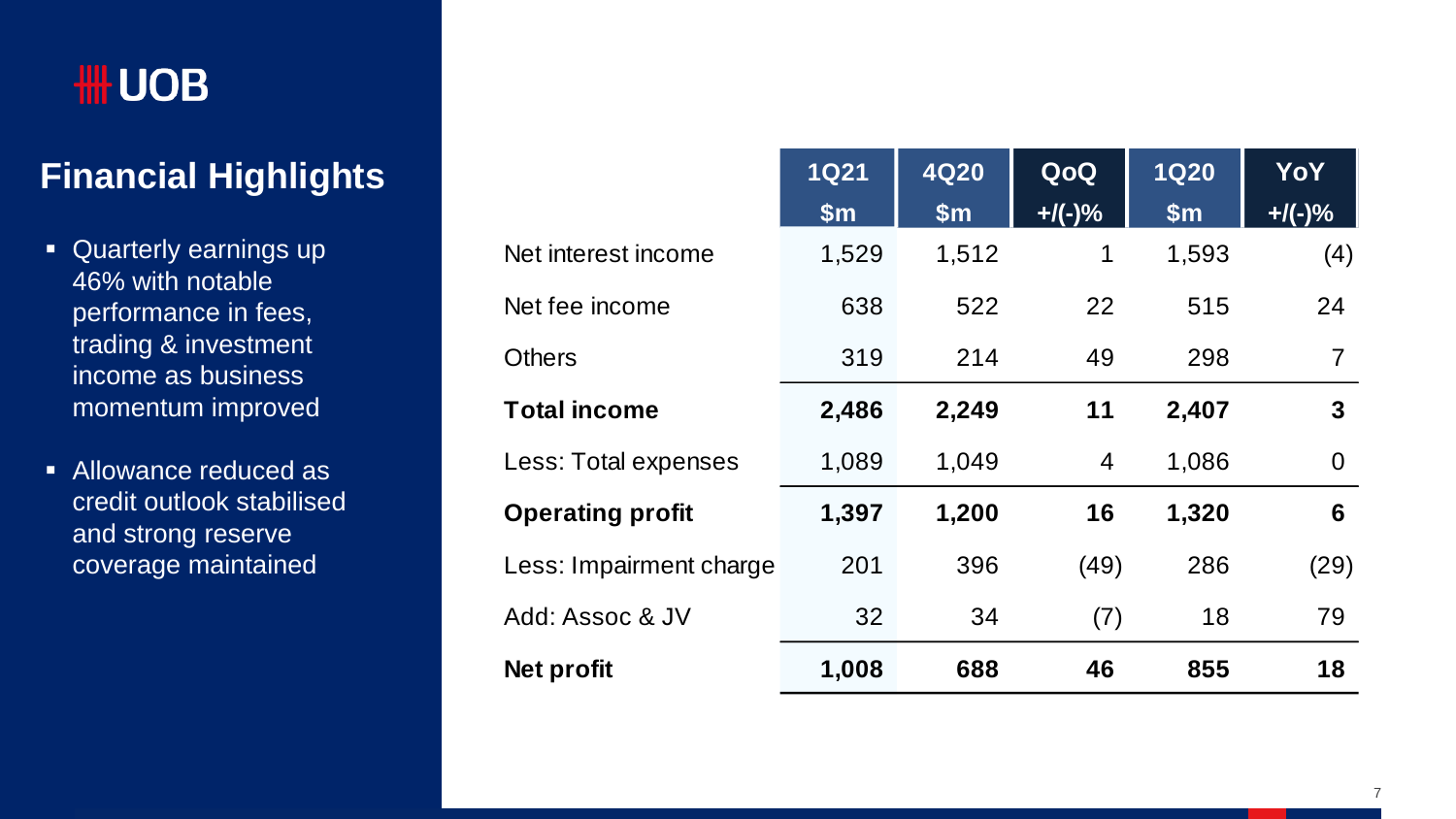# **HILL UOB**

### **Net Interest Income and Margin**

- NIM stable at 1.57%
- NII increased 1% driven largely from loan growth and improvement in loan margin due to active management of deposit cost

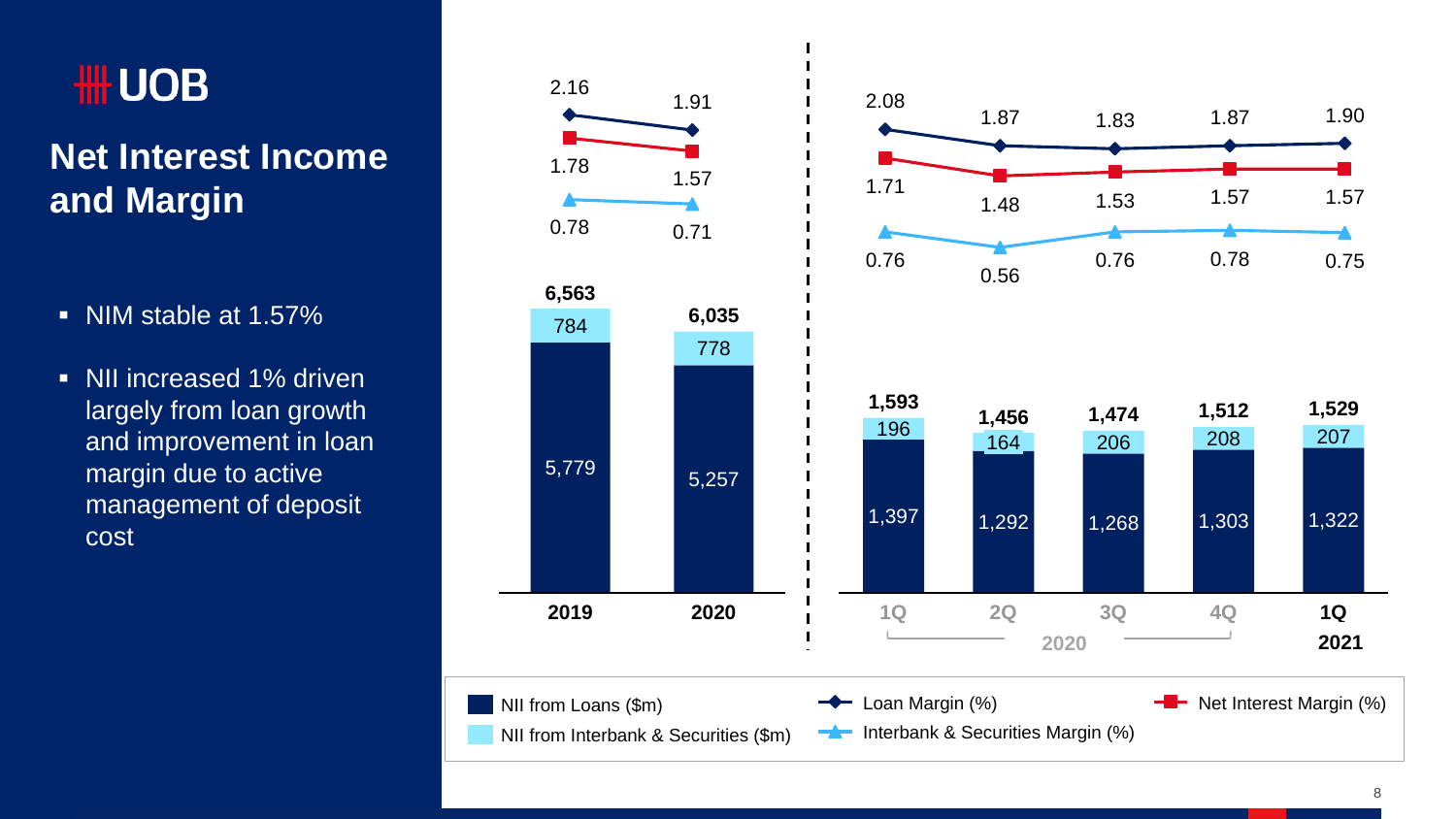#### **Fee Income**

- **Fees income grew 22%** QoQ and 24% YoY on the strength of wealth management and loanrelated fees
- **Strong momentum in** wealth management fees boosted by pick-up in equity market while loanrelated fees supported by large investment banking and loan-related deals across SG, HK and US

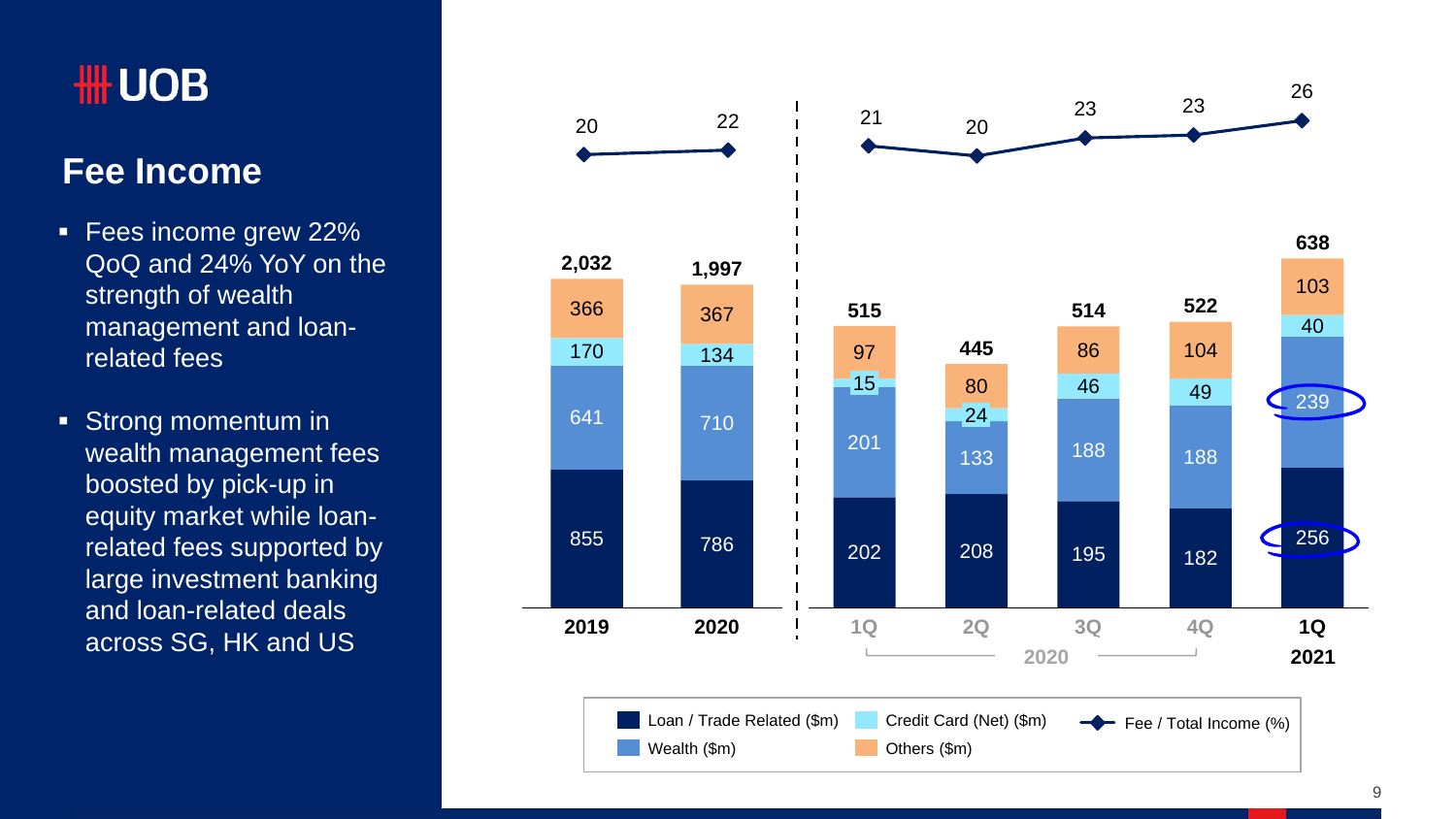### **Trading & Investment Income**

**T&I income improved 62%** QoQ from stronger customer flows, trading income and higher gains from investment securities

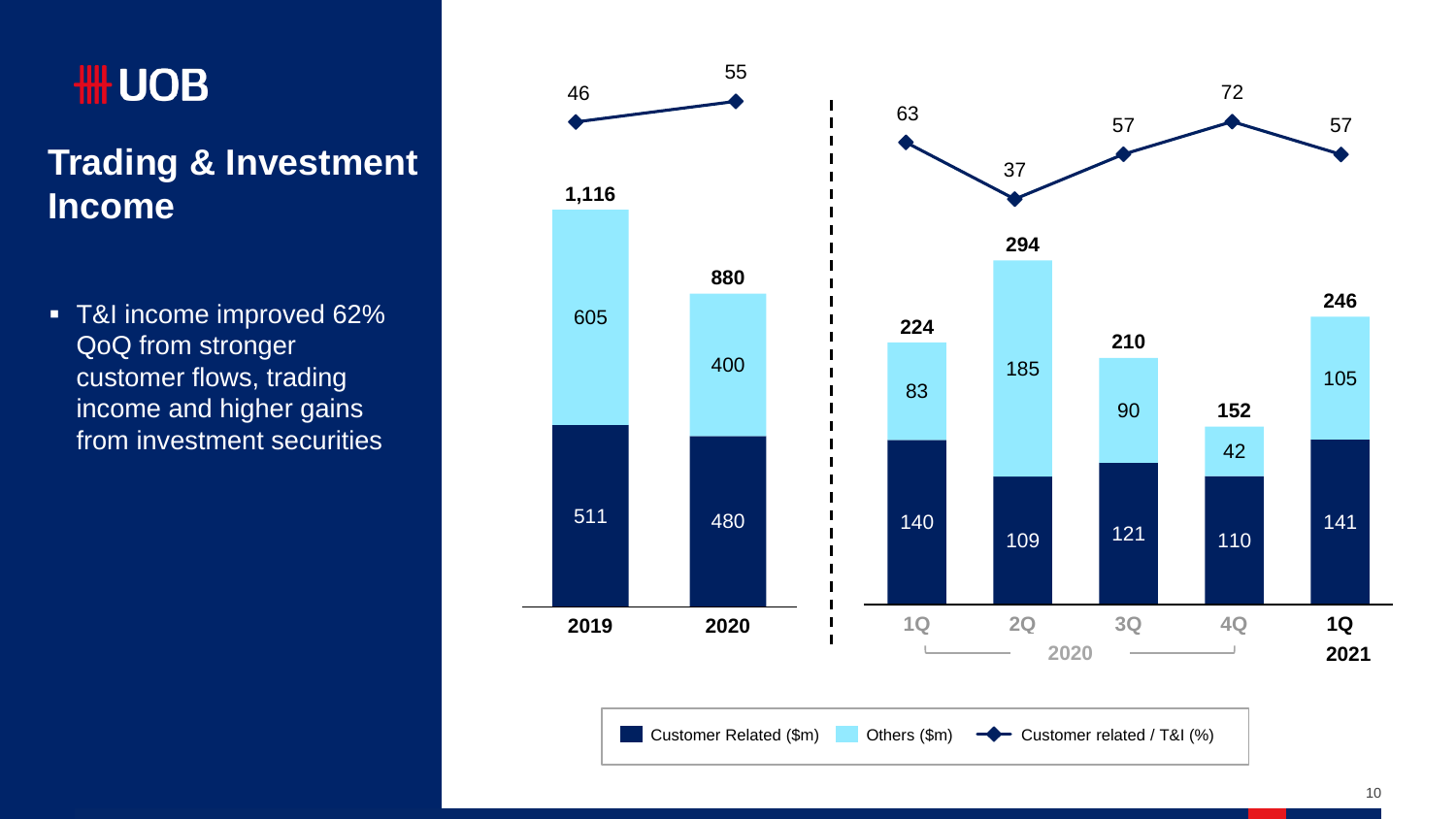# **HILL UOB**

#### **Expenses and Cost / Income Ratio**

- Continued efforts to balance strategic investments in people and technology to enhance digital and product capabilities, while maintaining discipline on discretionary expenses
- CIR lower at 43.8%, a positive jaws of 7% for the quarter

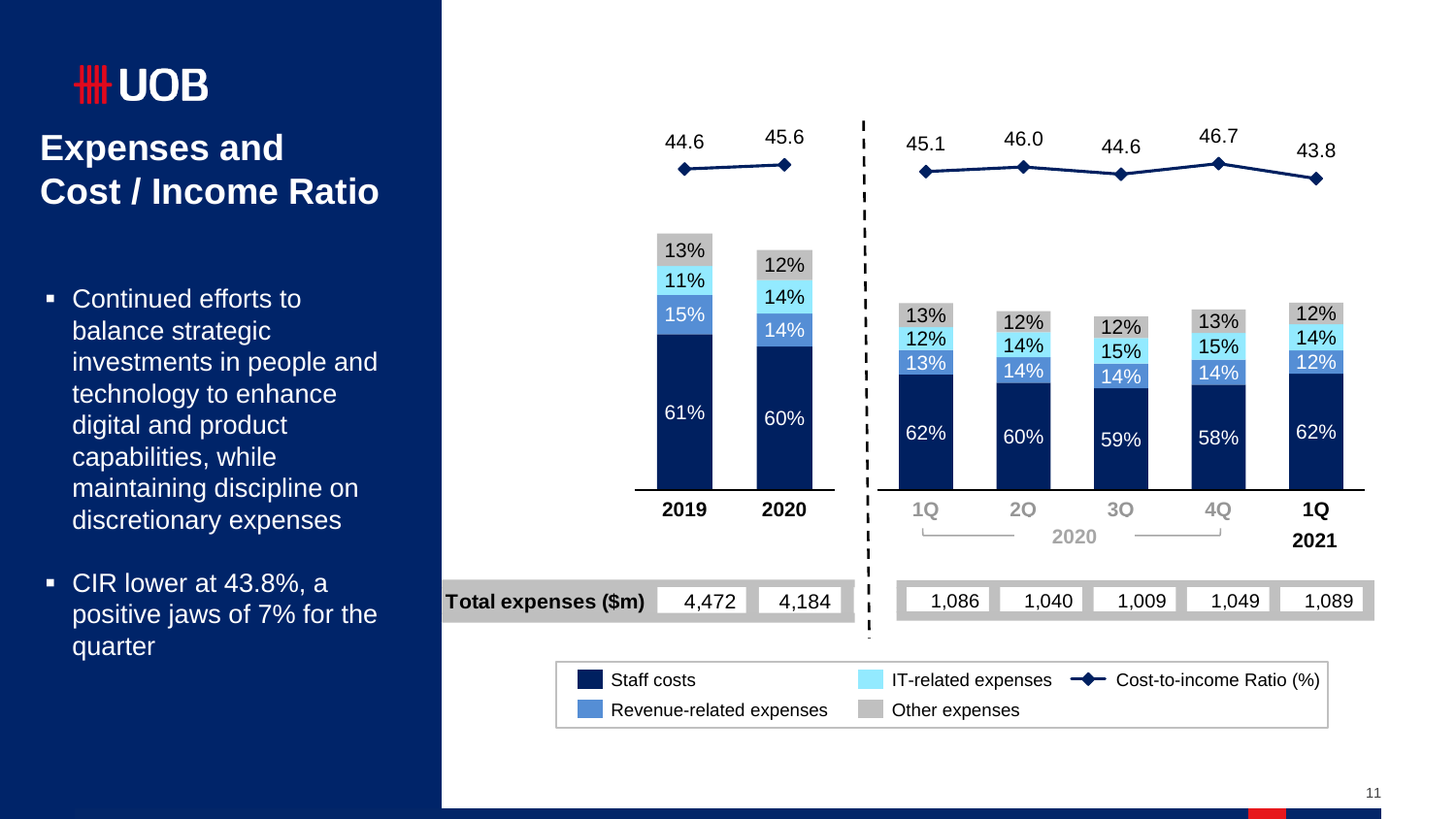# **HH UOB**

#### **Non -Performing Assets**

- **-** Lower NPA formation this quarter, NPL ratio stable at 1.5%
- **Reserve coverage** specific to NPAs stable at 37% given well collateralised portfolio

|                                                | 2020  |       |       | 2021  |       |
|------------------------------------------------|-------|-------|-------|-------|-------|
| \$m\$                                          | 1Q    | 2Q    | 3Q    | 4Q    | 1Q    |
| <b>NPAs at start of period</b>                 | 4,297 | 4,590 | 4,628 | 4,301 | 4,608 |
| Non-individuals<br><b>New NPAs</b><br>Less:    | 573   | 131   | 74    | 622   | 145   |
| Upgrades and recoveries                        | 101   | 126   | 216   | 175   | 250   |
| Write-offs                                     | 208   | 42    | 63    | 179   | 26    |
|                                                | 4,561 | 4,553 | 4,423 | 4,569 | 4,477 |
| Individuals                                    | 29    | 75    | (122) | 39    | 67    |
| <b>NPAs at end of period</b>                   | 4,590 | 4,628 | 4,301 | 4,608 | 4,544 |
|                                                |       |       |       |       |       |
| <b>NPL Ratio (%)</b>                           | 1.6   | 1.6   | 1.5   | 1.6   | 1.5   |
| <b>Allowance on impaired</b><br>assets/NPA (%) | 36    | 36    | 39    | 37    | 37    |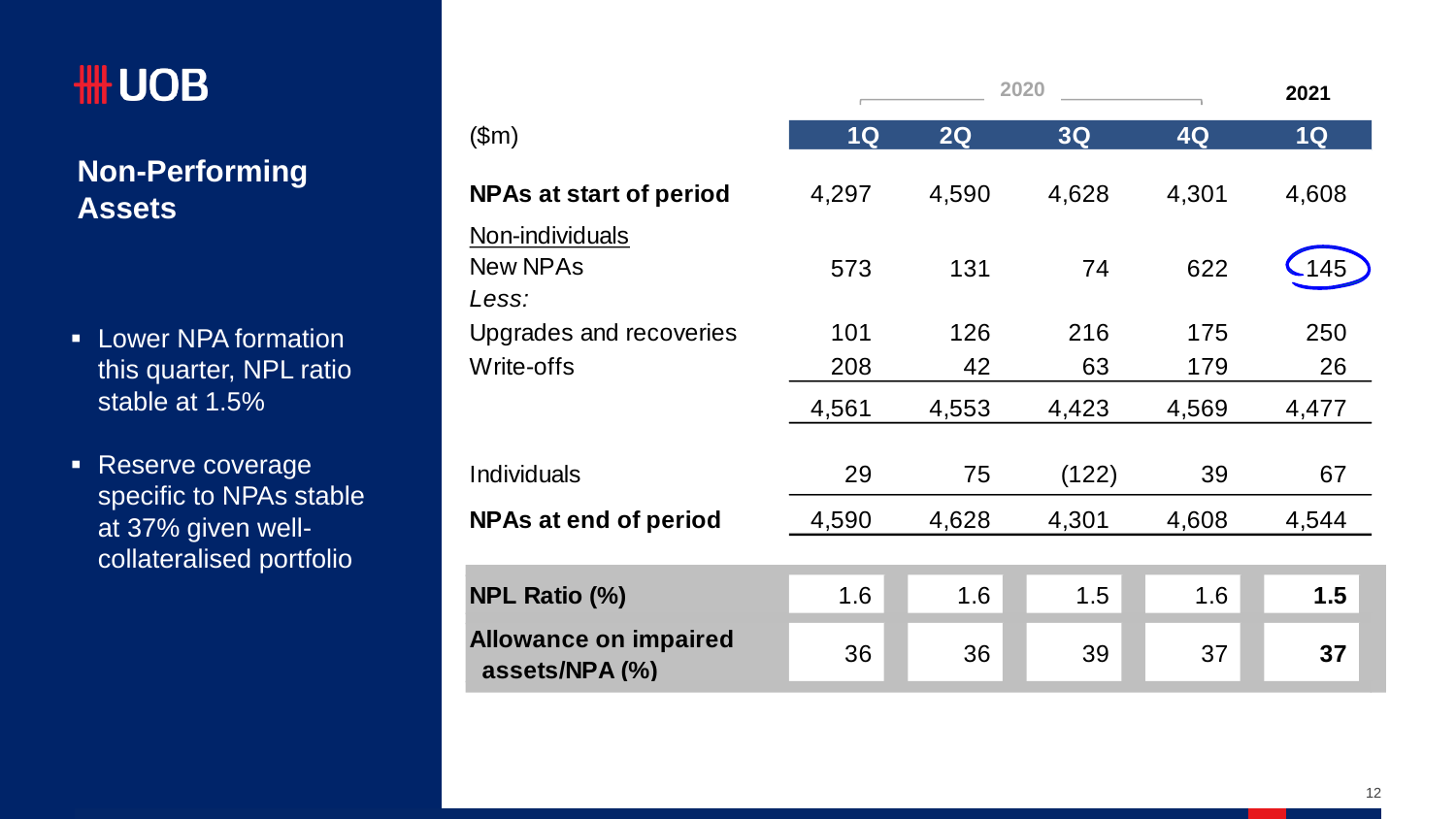# **HILL UOB**

#### **Total Allowance on Loans**

- Credit costs eased to 29bps as outlook stabilises
- **Lower allowance for** impaired loans due to payment recoveries and lower NPL formation this quarter



Credit costs on impaired loans (basis points) - -

Allowance on non-impaired loans (\$m) Allowance on impaired loans (\$m)

Total credit costs on loans (basis points)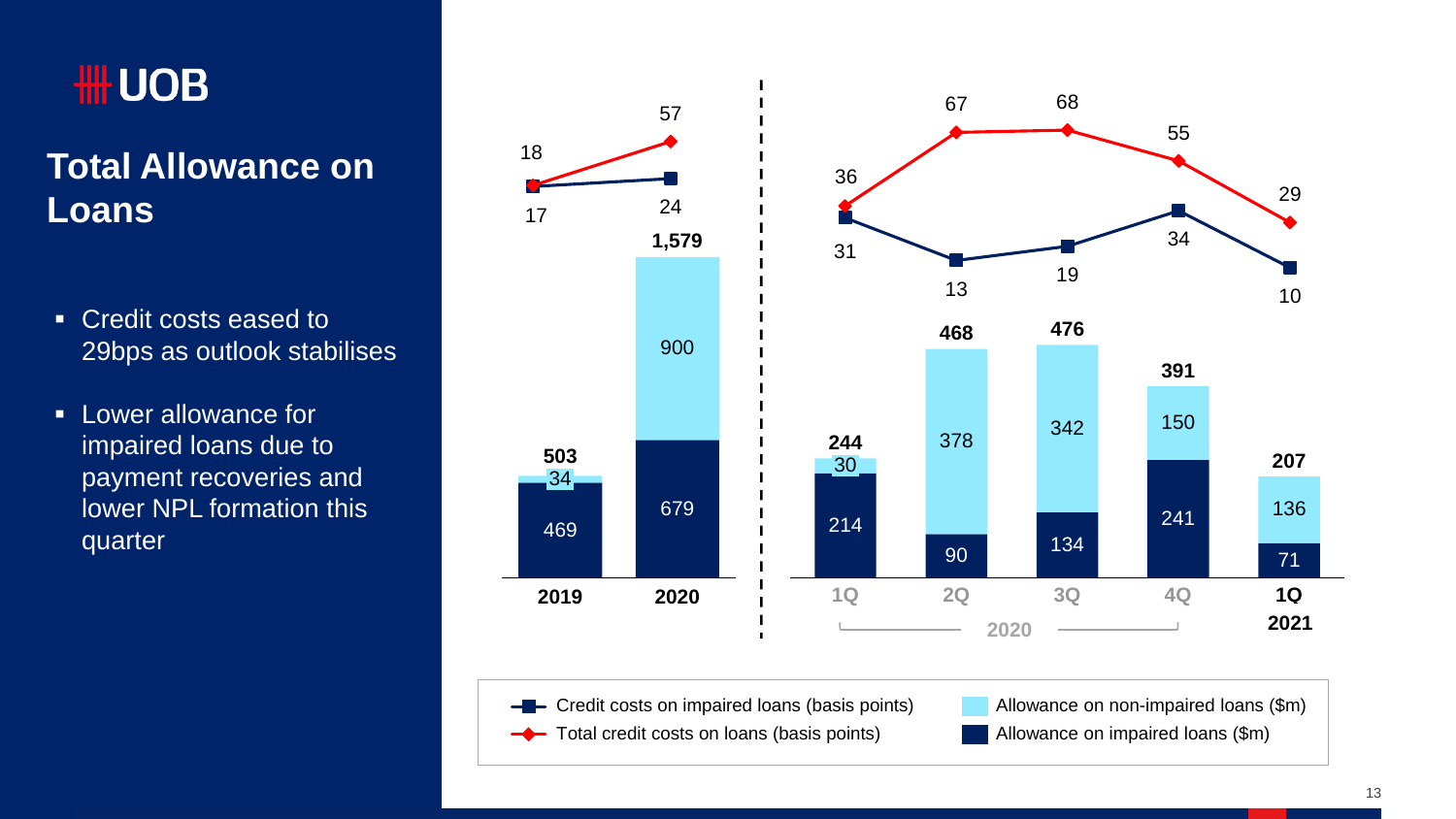# **HILL UOB**

### **Allowance Coverage**

- **Strong reserve buffer with** coverage for performing loans at 1%
- NPA coverage strengthened to 112% or 257% taking collateral into account



- (1) Regulatory loss allowance reserve (RLAR) is a non-distributable reserve appropriated through retained earnings to meet MAS Notice No. 612 Credit Files, Grading and Provisioning requirements.
- (2) Includes RLAR as part of total allowance.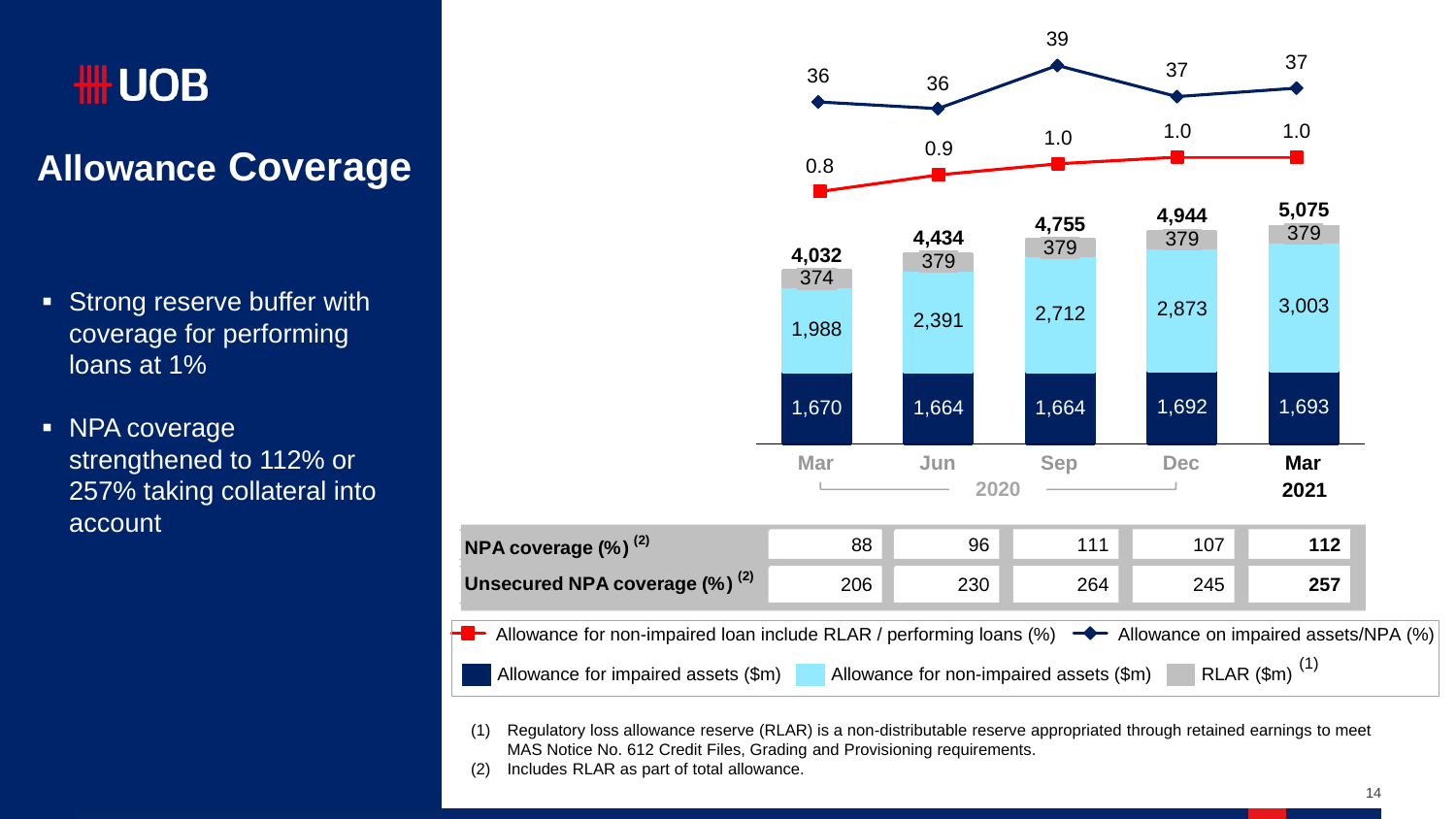#### **Gross Loans**

- Steady growth of 4% QoQ mainly from term and trade loans in Singapore and North Asia
- YoY growth of 5% mainly corporate loans across most territories

|                               | $Mar-21$        | <b>Dec-20</b>   | <b>Mar-20</b>   | QoQ            | <b>YoY</b> |
|-------------------------------|-----------------|-----------------|-----------------|----------------|------------|
|                               |                 |                 |                 |                |            |
|                               | \$ <sub>b</sub> | \$ <sub>b</sub> | \$ <sub>b</sub> | $+$ /(-)%      | $+$ /(-)%  |
| Singapore                     | 151             | 143             | 141             | $5^{\circ}$    |            |
| <b>Rest of Southeast Asia</b> | 63              | 63              | 63              | (0)            | 0          |
| Malaysia                      | 30              | 30              | 30              | $\overline{0}$ | $\Omega$   |
| Thailand                      | 20              | 21              | 20              | (2)            | 3          |
| Indonesia                     | 10              | 10              | 11              | (1)            | (6)        |
| Vietnam                       | $\mathbf{2}$    | $\overline{2}$  | $\overline{2}$  | 9              | 6          |
| <b>Others</b>                 | 1               | 1               | 1               | 4              | (11)       |
| <b>North Asia</b>             | 50              | 47              | 48              |                | 5          |
| <b>Greater China</b>          | 47              | 44              | 45              | 7              | 5          |
| <b>Others</b>                 | 3               | 3               | 3               | 17             | 5          |
| <b>Rest of the world</b>      | 29              | 28              | 26              | 3              | 11         |
| Total                         | 293             | 281             | 278             | 4              | 5          |

Note: Loans are classified based on where credit risks reside, represented by country of incorporation/operation for nonindividuals and residence for individuals. .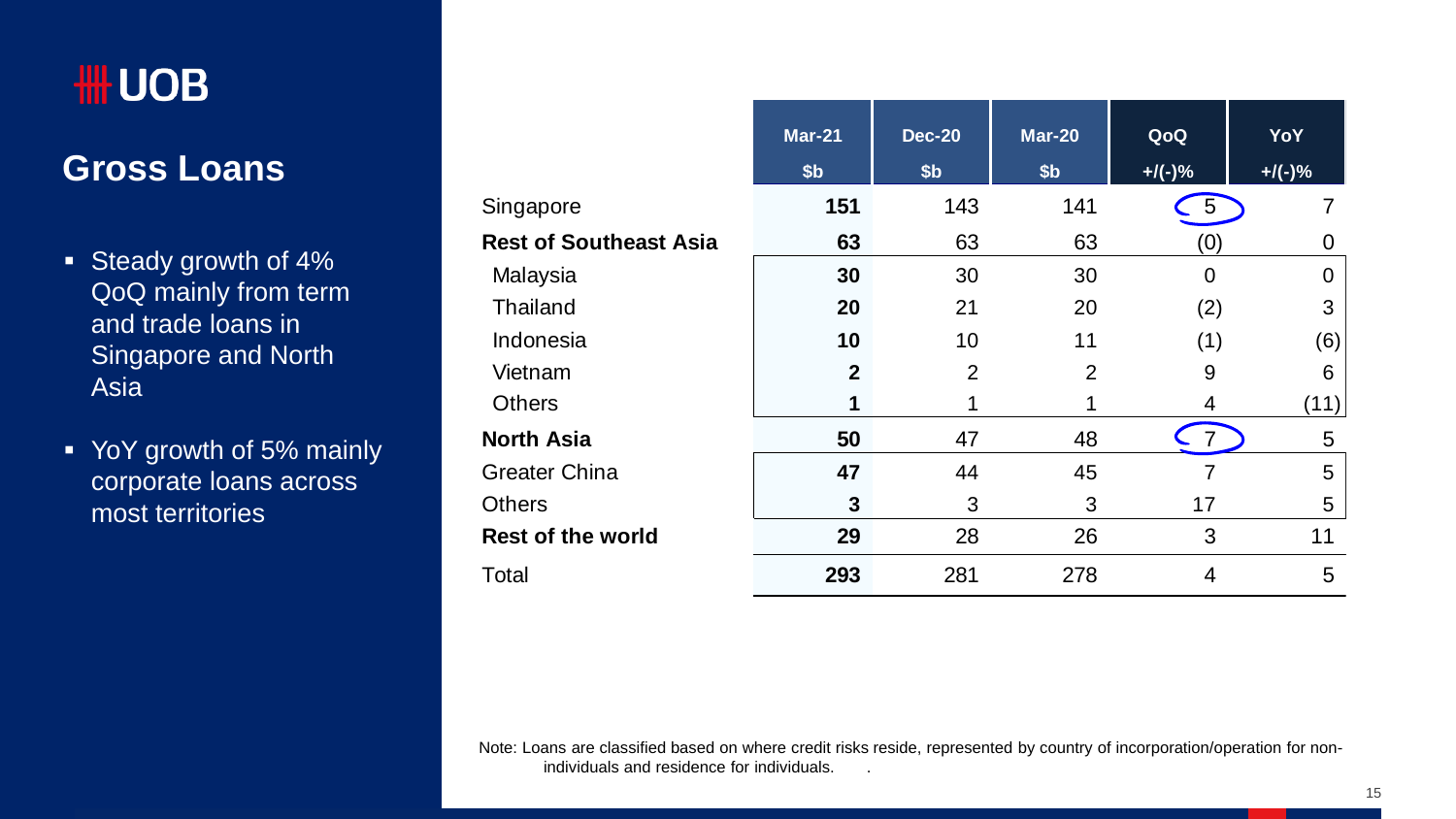# ₩UOB **Total Funding**

• Continue to focus on stable funding; CASA ratio stable at 53.5%

|                                | $Mar-21$         | <b>Dec-20</b>   | <b>Mar-20</b>   | QoQ            | YoY       |
|--------------------------------|------------------|-----------------|-----------------|----------------|-----------|
|                                | \$ <sub>b</sub>  | \$ <sub>b</sub> | \$ <sub>b</sub> | $+$ /(-)%      | $+$ /(-)% |
| Singapore                      | 226              | 221             | 216             | $\overline{2}$ | 5         |
| <b>Rest of Southeast Asia</b>  | 64               | 67              | 62              | (3)            | 3         |
| Malaysia                       | 30               | 31              | 30              | (4)            | $\Omega$  |
| Thailand                       | 21               | 23              | 22              | (7)            | (2)       |
| Indonesia                      | $\boldsymbol{9}$ | 9               | 7               | 6              | 28        |
| Vietnam                        | 3                | 3               | 3               | (0)            | 6         |
| <b>Others</b>                  | 0                | 0               | 0               | 7              | 3         |
| <b>North Asia</b>              | 19               | 18              | 23              | 6              | (19)      |
| Greater China                  | 19               | 18              | 23              | 6              | (19)      |
| <b>Others</b>                  | 0                | $\mathbf 0$     | 0               | 35             | (39)      |
| <b>Rest of the world</b>       | 23               | 19              | 21              | 18             | 11        |
| <b>Total Customer Deposits</b> | 332              | 325             | 322             | $\overline{2}$ | 3         |
| Wholesale funding (1)          | 53               | 48              | 48              | 10             | 10        |
| <b>Total funding</b>           | 385              | 373             | 370             | 3              | 4         |
| <b>CASA/Deposit Ratio (%)</b>  | 53.5             | 53.5            | 47.0            | ۰              | 6.5       |

Note: (1) Comprising debt issuances, perpetual capital securities and interbank liabilities.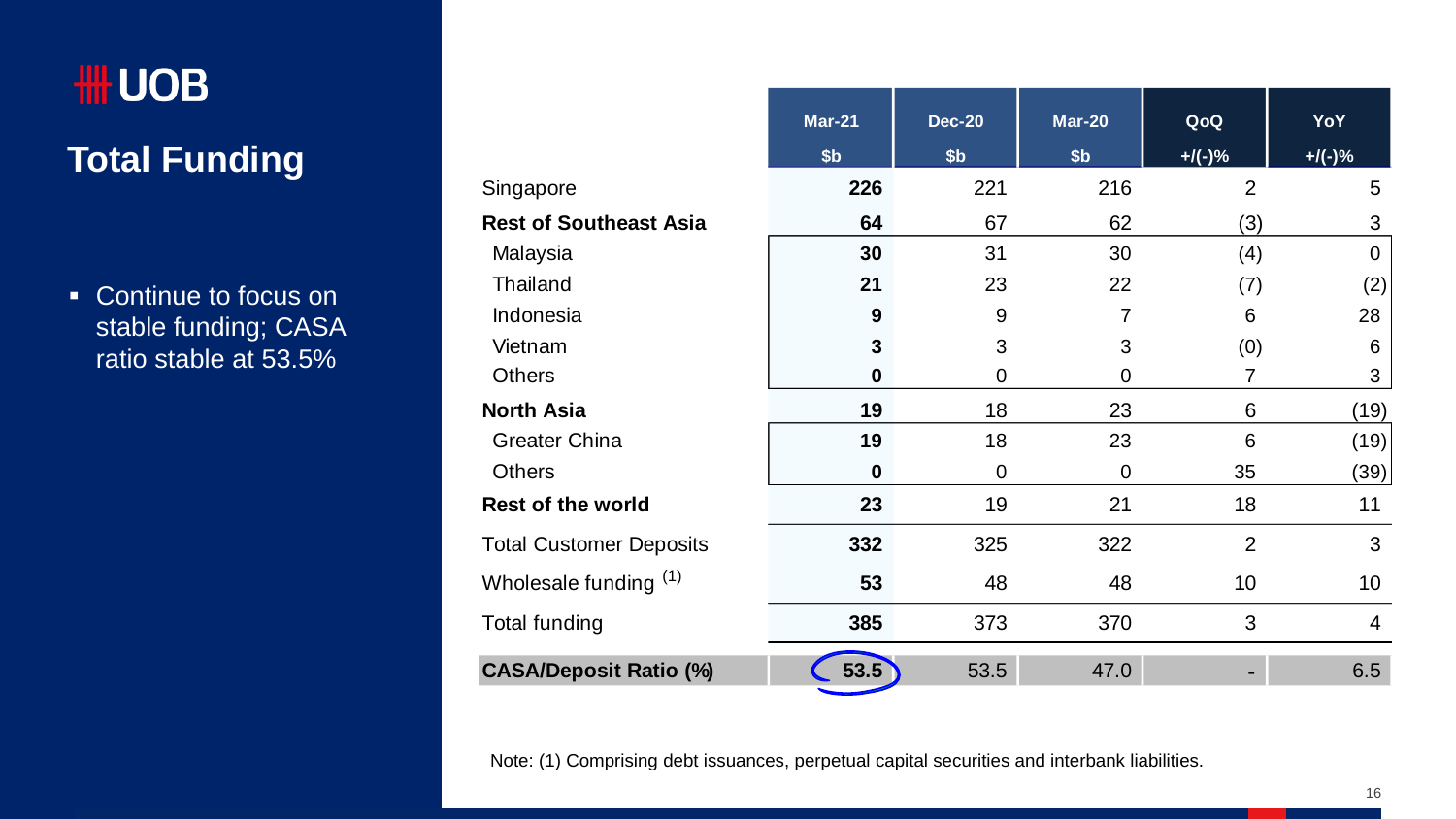## **Liquidity ratios**

**Ample liquidity with** LCR at 139% and NSFR at 121%

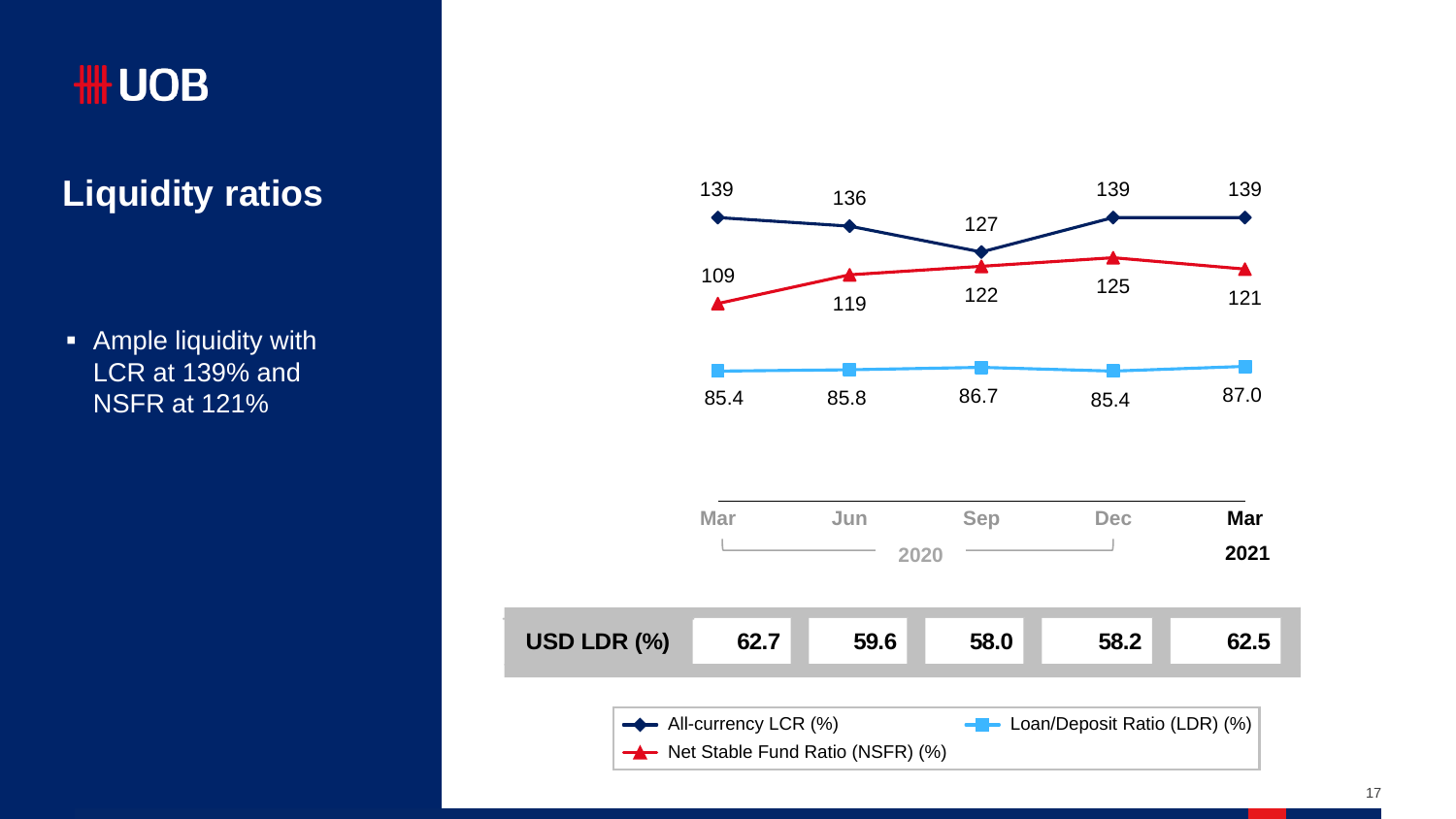#### **Capital**

- **Strong capital position** with CET1 ratio at 14.3%
- Higher RWA in line with corporate loan growth

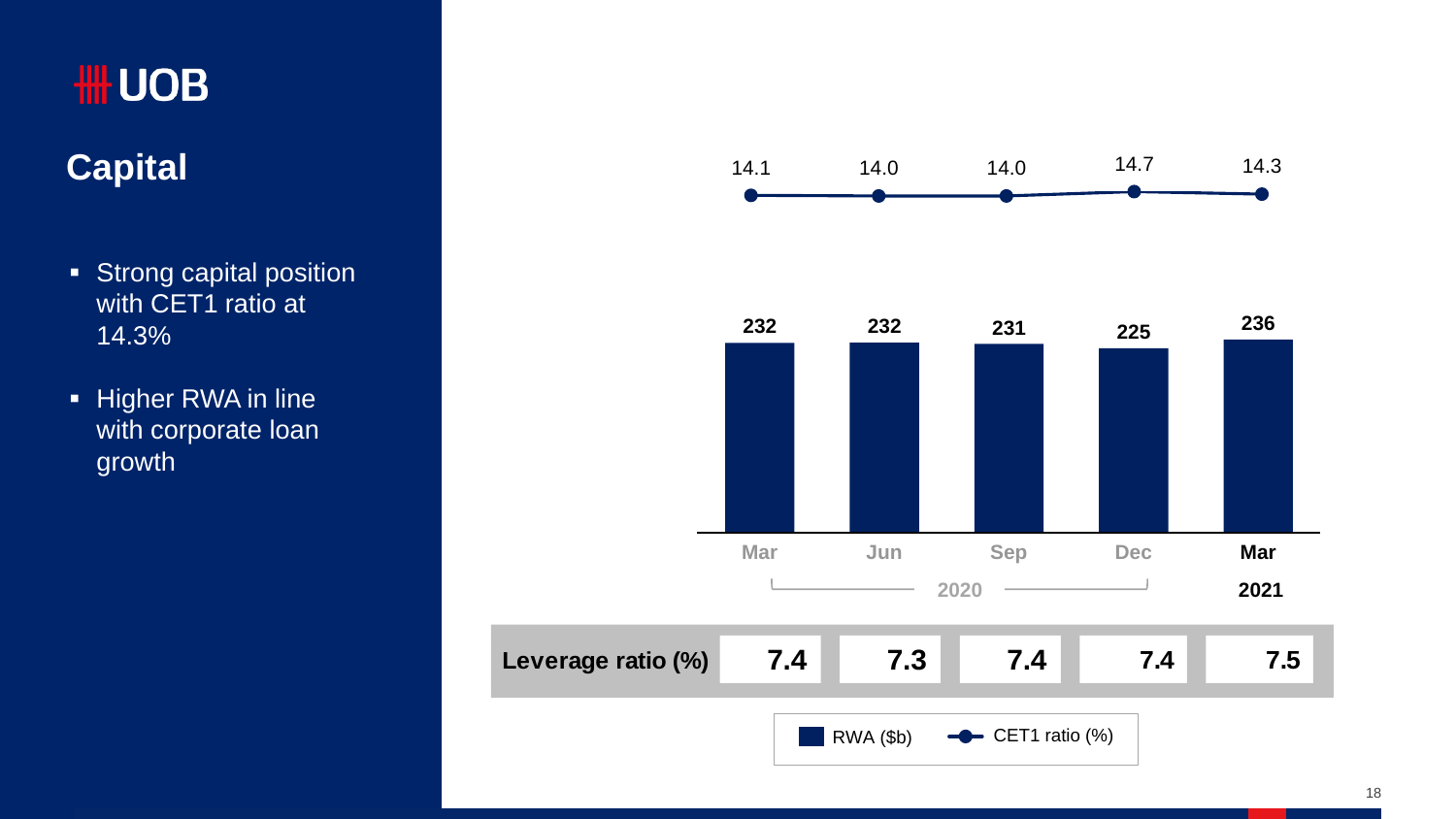# **Appendix**

- **Loan portfolio**
- **Exposure to Greater China**
- **Exposure to Oil & Gas sector**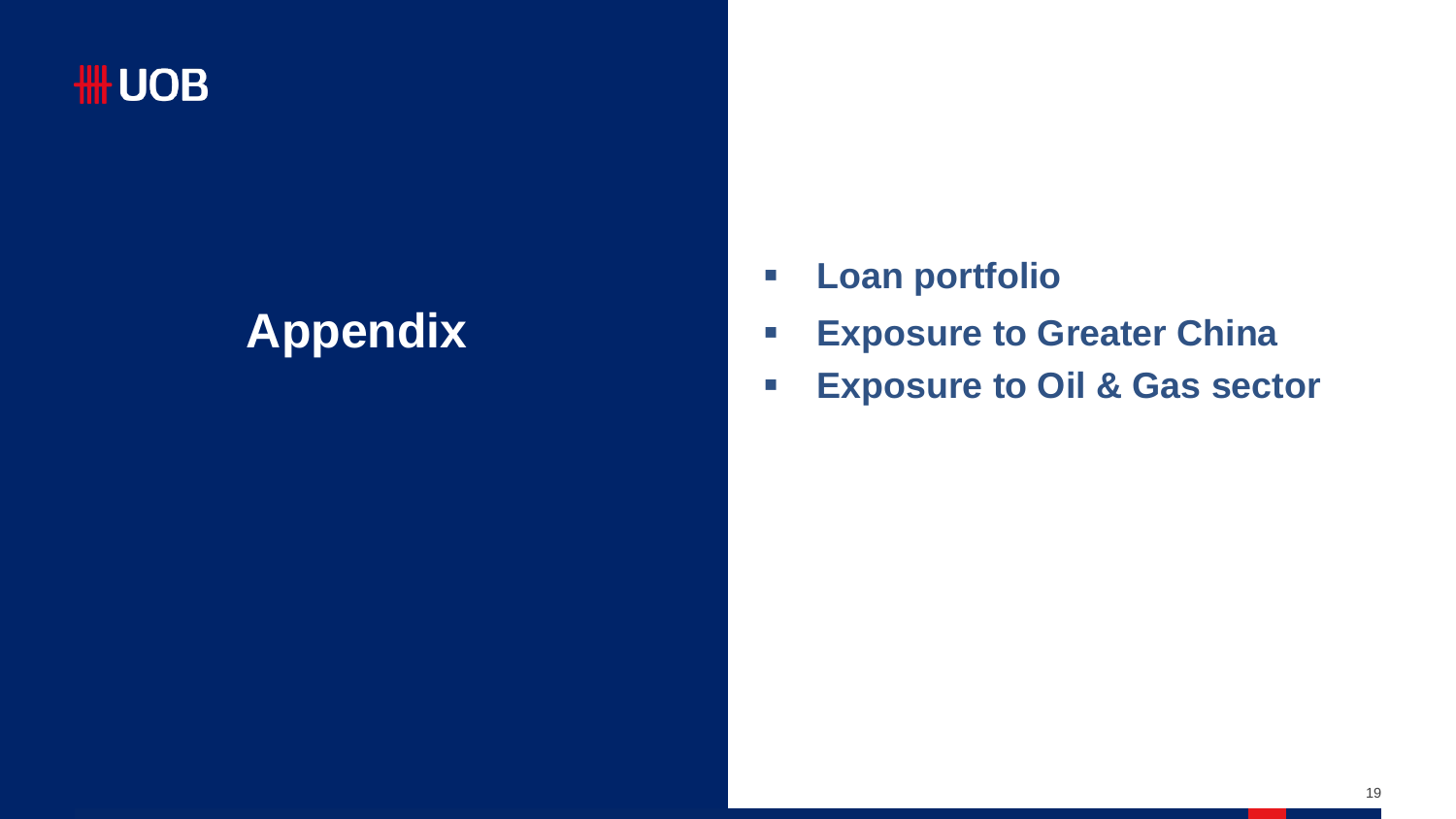# **HH UOB**

**Diversified Loan portfolio**



Note: Financial statistics as at 31 March 2021

1. Loans are classified based on where credit risks reside, represented by country of incorporation/operation for non-individuals and residence for individuals.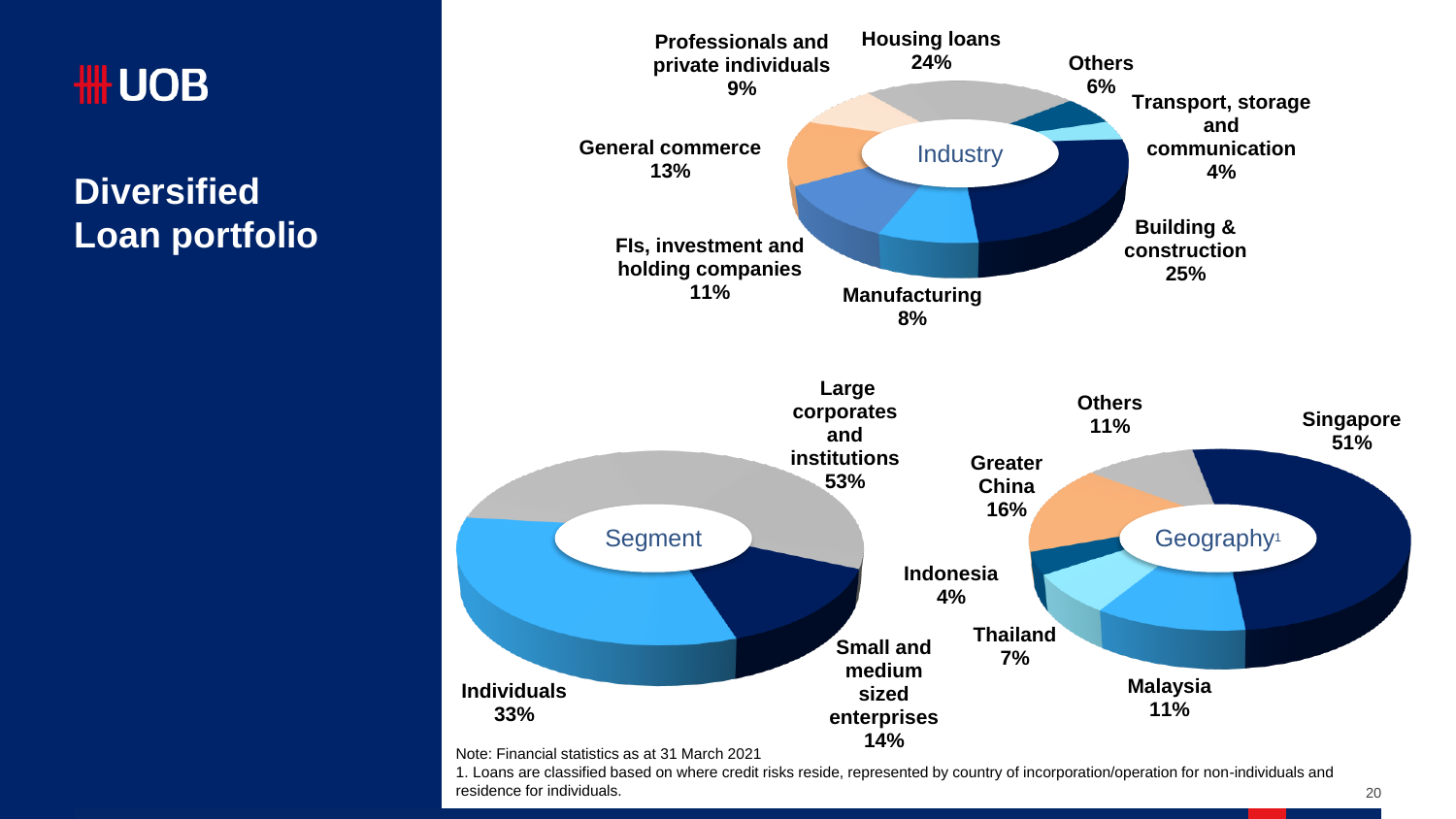#### **Exposure to Greater China**



#### **As at 31 Mar 2021:**

#### Mainland China exposure (\$25.8b or 6% of total assets)

Bank exposure (\$11.7b)

- Accounted for ~50% of total exposure to Mainland China, with top 5 domestic banks and 3 policy banks accounting for ~70% of total bank exposure
- 99% with <1 year tenor
- Trade exposures comprise ~40% of total bank exposure

Non-bank exposure (\$10.9b)

- Target customers include top-tier state-owned enterprises, large local corporates and foreign investment enterprises
- ~60% denominated in RMB
- $~50\%$  with  $~1$  year tenor
- NPL ratio at 0.4%

Hong Kong SAR exposure (\$37.8b or 9% of total assets) Bank exposure (\$2.8b)

**HH UOB** 

- Majority of exposure are to foreign banks Non-bank exposure (\$31.6b)
- Exposure mainly to wholesale corporates
- ~60% with <1 year tenor
- NPL ratio at 0.9%